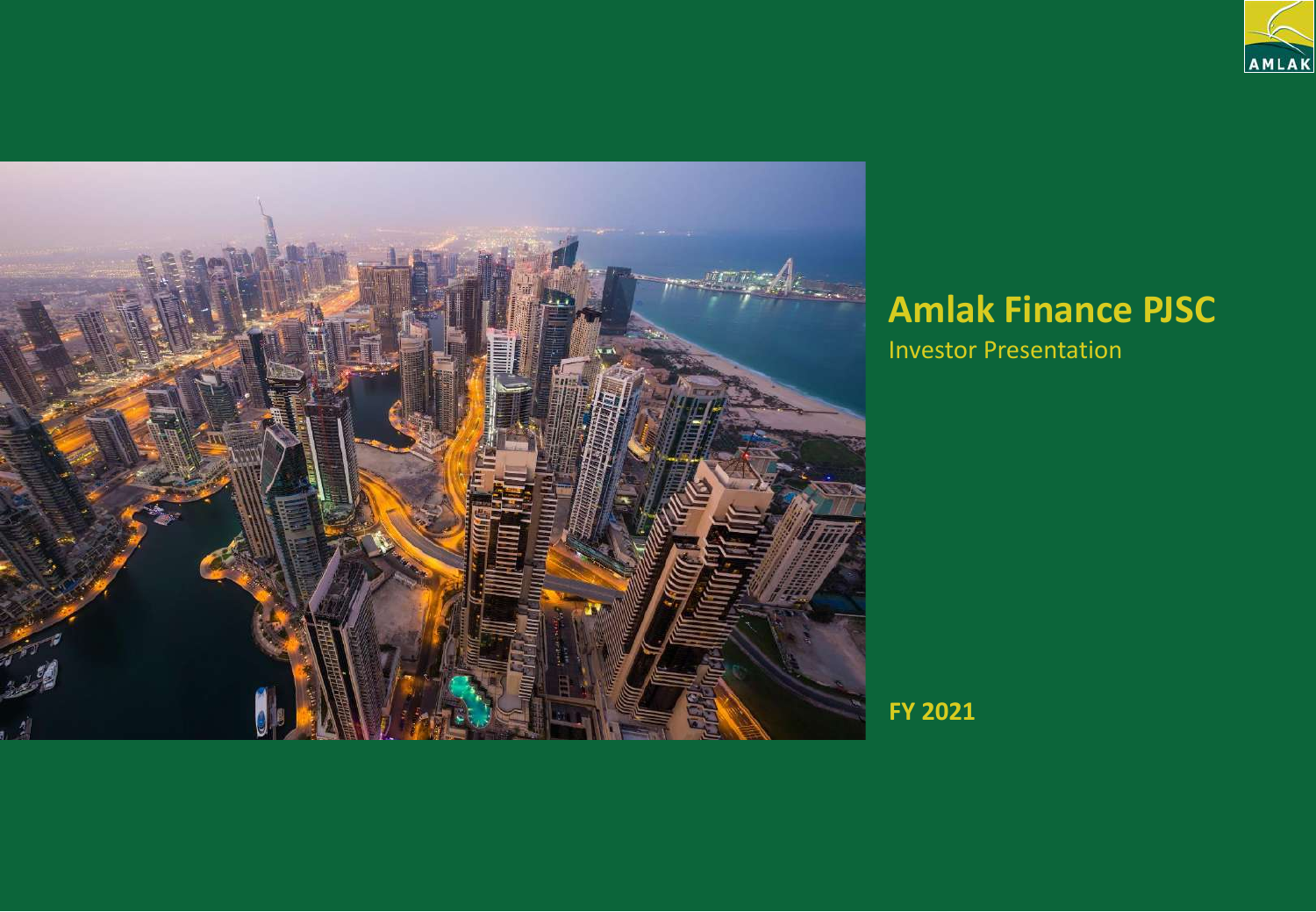## **Disclaimer**



*This presentation has been produced by the management of Amlak Finance PJSC ("Amlak" or the "Company"), solely for use at various teleconference arranged for existing/prospective institutional investors and for their clients/potential clients and shall not be reproduced or redistributed, in whole or in part, to any other person without Company's written consent.*

*This presentation may contain certain forward-looking statements relating to the plans, strategies, business prospects, financial performance and results of the Company and/or the industry in which it operates. Forward-looking statements concern future circumstances and results and other statements that are not historical facts, sometimes identified by the words "believes", "expects", "predicts", "intends", "projects", "plans", "estimates", "aims", "foresees", "anticipates", "targets", and similar expressions. Such forward-looking statements including assumptions, opinions and views of the Company are solely opinions and forecasts which are subject to risks, uncertainties and other factors that may cause actual events to differ materially from any anticipated development. None of the Company or the officers or the employees provide any assurance that the assumptions underlying such forward-looking statements are free from errors nor does any of them accept any responsibility for the future accuracy of the opinions expressed in this presentation or the actual occurrence of the forecasted developments. The Company assumes no obligation to update any forward-looking statements or to conform these forward-looking statements to the Company's actual results.*

*By participating, attending or receiving this presentation you acknowledge that you will be solely responsible for your own assessment of the market and the market position of the Company and that you will conduct your own analysis and be solely responsible for forming your own view of the potential future performance of the Company's business. Neither the delivery of this presentation nor any further discussions of the Company with any of the recipients shall, under any circumstances, create any implication that there has been no change in the affairs of the Company since such period or date.*

*This Presentation is intended for information purposes only and does not constitute or form part of an offer for sale or subscription or an invitation or solicitation of an offer to subscribe for or purchase securities of any kind and neither this document nor anything contained herein shall form the basis of any contract or commitment from any party whatsoever.*

*This presentation has been prepared by Amlak Finance PJSC ("Amlak") and reflects the management's current expectations or strategy concerning future events and are subject to known and unknown risks and uncertainties. No representation or warranty, express or implied, is made or given by or on behalf of Amlak or any of its respective members, directors, officers or employees or any other person as to the accuracy, completeness or fairness of the information or opinions contained in or discussed at this presentation.*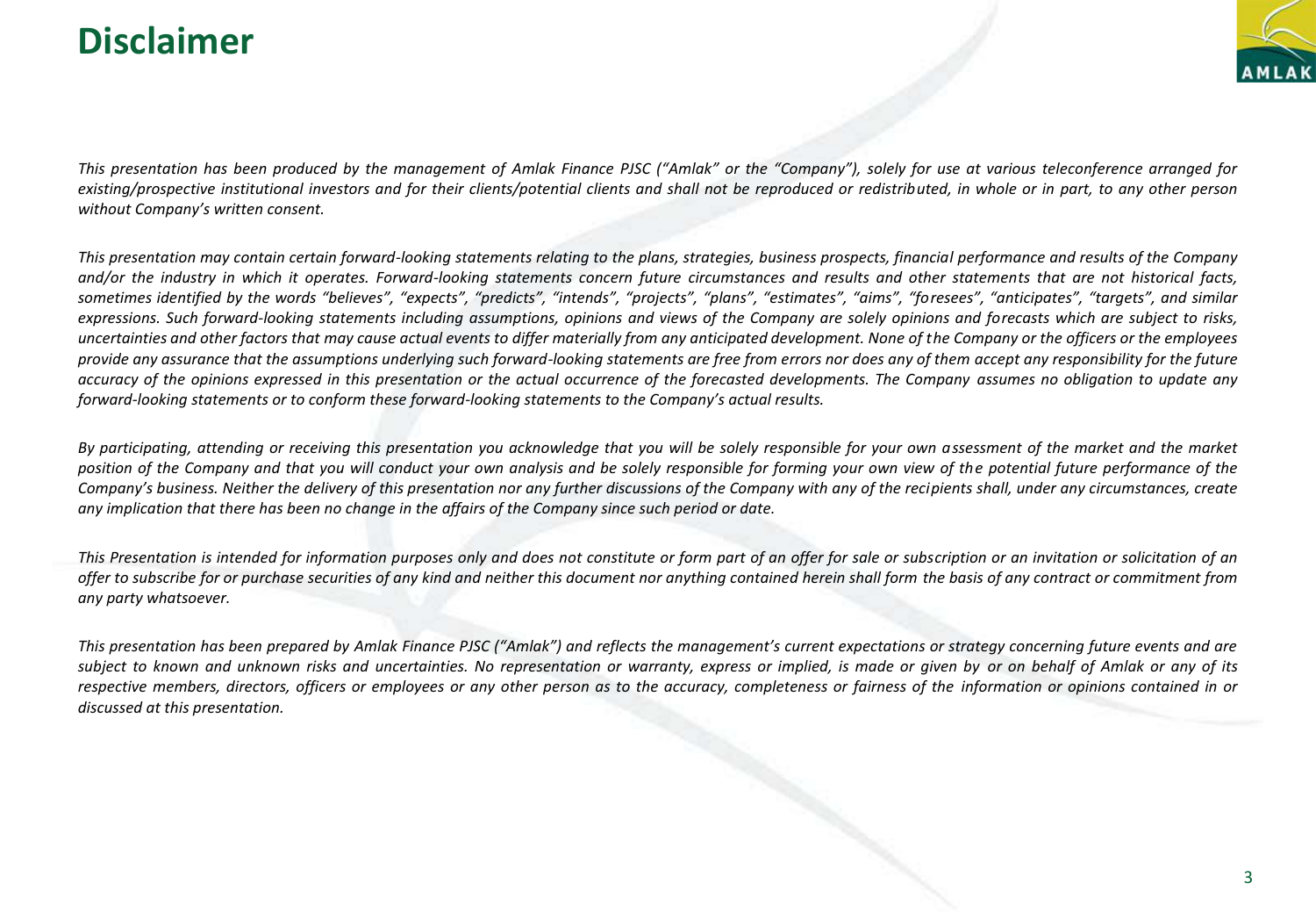## **Content**

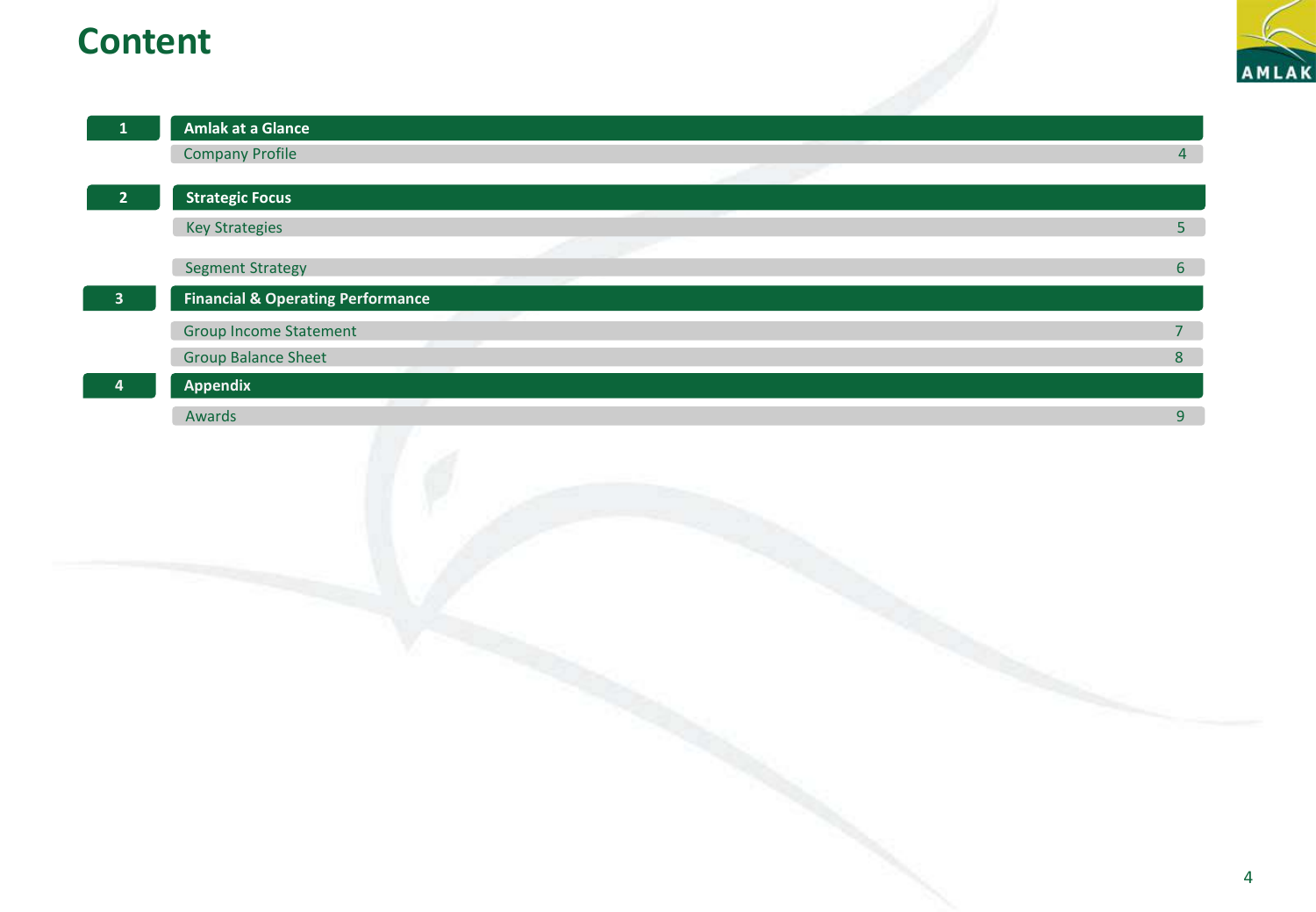

#### **Company Profile Background**

- Amlak Finance PJSC was incorporated in Dubai, United Arab Emirates, on 11 November 2000 as a Private Shareholding Company.
- At the constituent shareholders meeting held on 9 March 2004, a resolution was passed to convert the Company to a Public Joint Stock Company.
- Amlak Finance is a leading specialized real estate financier in the Middle East.
- The activities of the Company are conducted in accordance with Islamic Sharia'a,
- Amlak offers a range of customized financial solutions and products to investors/clients for both ready and off-plan properties.
- Amlak expanded its presence to Kingdom of Saudi Arabia (KSA) in 2006 through investment in 'Amlak International for Real Estate Finance Company'.
- Amlak launched its first international office in Egypt in 2007, which operates under the name ''Amlak Finance Egypt Company S.A.E'.
- Following the completion of its highly successful financial restructuring in 2014, Amlak is pursuing a prudent business strategy that is also now well-placed to work towards continuous enhancement of value for its shareholders.

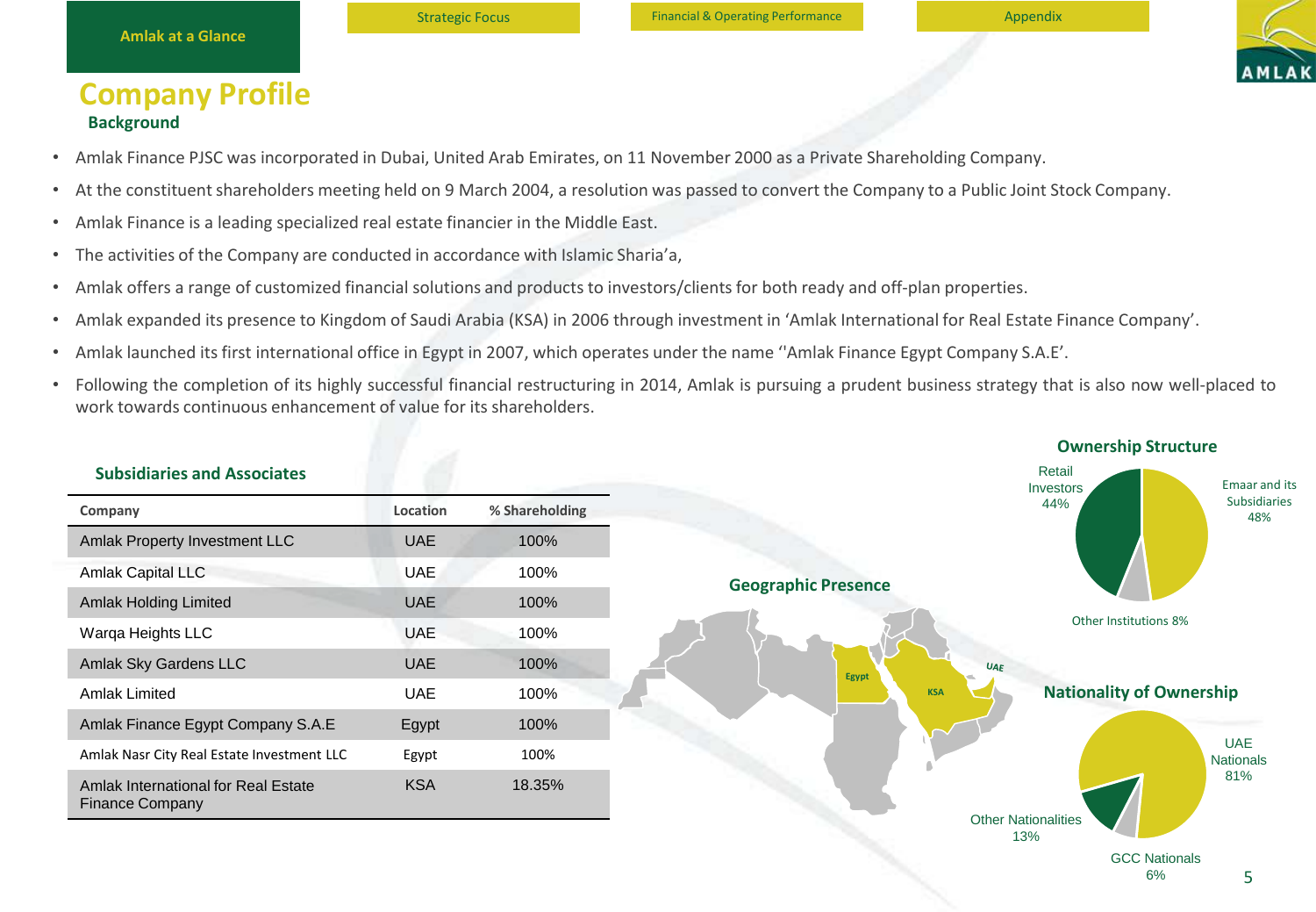| <b>Amlak at a Glance</b>            | <b>Strategic Focus</b>                                                           | <b>Financial &amp; Operating Performance</b>                                                                                                                                                           | Appendix                                    |
|-------------------------------------|----------------------------------------------------------------------------------|--------------------------------------------------------------------------------------------------------------------------------------------------------------------------------------------------------|---------------------------------------------|
| <b>Key Strategies</b>               |                                                                                  |                                                                                                                                                                                                        |                                             |
| <b>Strategic Priorities</b>         |                                                                                  | <b>Strategic Intents</b>                                                                                                                                                                               | <b>Strategic Metrics</b>                    |
| <b>Funding</b>                      |                                                                                  | Ensuring full compliance with and adherence to revised agreement reached with the Depositors.<br>Explore innovative options to repay financiers with a view to achieve a sustainable capital structure | <b>Liquidity &amp;</b><br><b>Compliance</b> |
| Organizational<br><b>Capability</b> | Robust risk management to manage risks within risk appetite.<br>٠<br>$\bullet$   | Staff and talent development and retention as well as boosting corporate brand.                                                                                                                        | <b>Customer</b><br><b>Satisfaction</b>      |
| <b>Cost Rationalization</b>         | Ensure cost rationalization to maintain and align efficiency ratios<br>$\bullet$ |                                                                                                                                                                                                        | <b>Efficiency</b>                           |

#### **Enhance shareholder value whilst adhering to restructuring obligations**

| <b>Real Estate Financing (REF)</b> |                          |                      |  |  |
|------------------------------------|--------------------------|----------------------|--|--|
| <b>Key Metrics</b>                 | <b>Actual</b><br>Q4 2021 | <b>Targeted 2021</b> |  |  |
| Net Portfolio Level                | AED 1.3Bn                | AED 2.1Bn            |  |  |
| Delinquency Rate                   | 3.5%                     | 4%                   |  |  |
| Rental Income - REF                | AED 6.9Mn                | AED 7.6Mn            |  |  |

**Sustainable Funding**

#### **Ready Property**

- Utilize targeted marketing approach to reach identified client segments, utilizing alliances where appropriate
- Exit Amlak Finance Investment Unit (AFIU) repossessed assets
- lower bookings due to CB requirements to enhance aggregate capital which was met in Q3 2021

| <b>Real Estate Investments (REI)</b>                  |                          |                         |  |  |  |
|-------------------------------------------------------|--------------------------|-------------------------|--|--|--|
| <b>Key Metrics</b>                                    | <b>Actual</b><br>Q4 2021 | <b>Targeted</b><br>2021 |  |  |  |
| Rental Income -<br>REI                                | AED 15.8Mn               | AED 13.2Mn              |  |  |  |
| <b>Rental Yield</b>                                   | 4.6%                     | 4.3%                    |  |  |  |
| Mark to Market<br>(MTM) on real<br>estate assets      | AED (12.6)Mn             | AED 20Mn                |  |  |  |
| Focus on value creation by continuing to develop land |                          |                         |  |  |  |

- parcels
- Maintain high asset yield and low vacancy rates for ready properties
- Enhance property management offering
- **Exit Asset Management portfolio**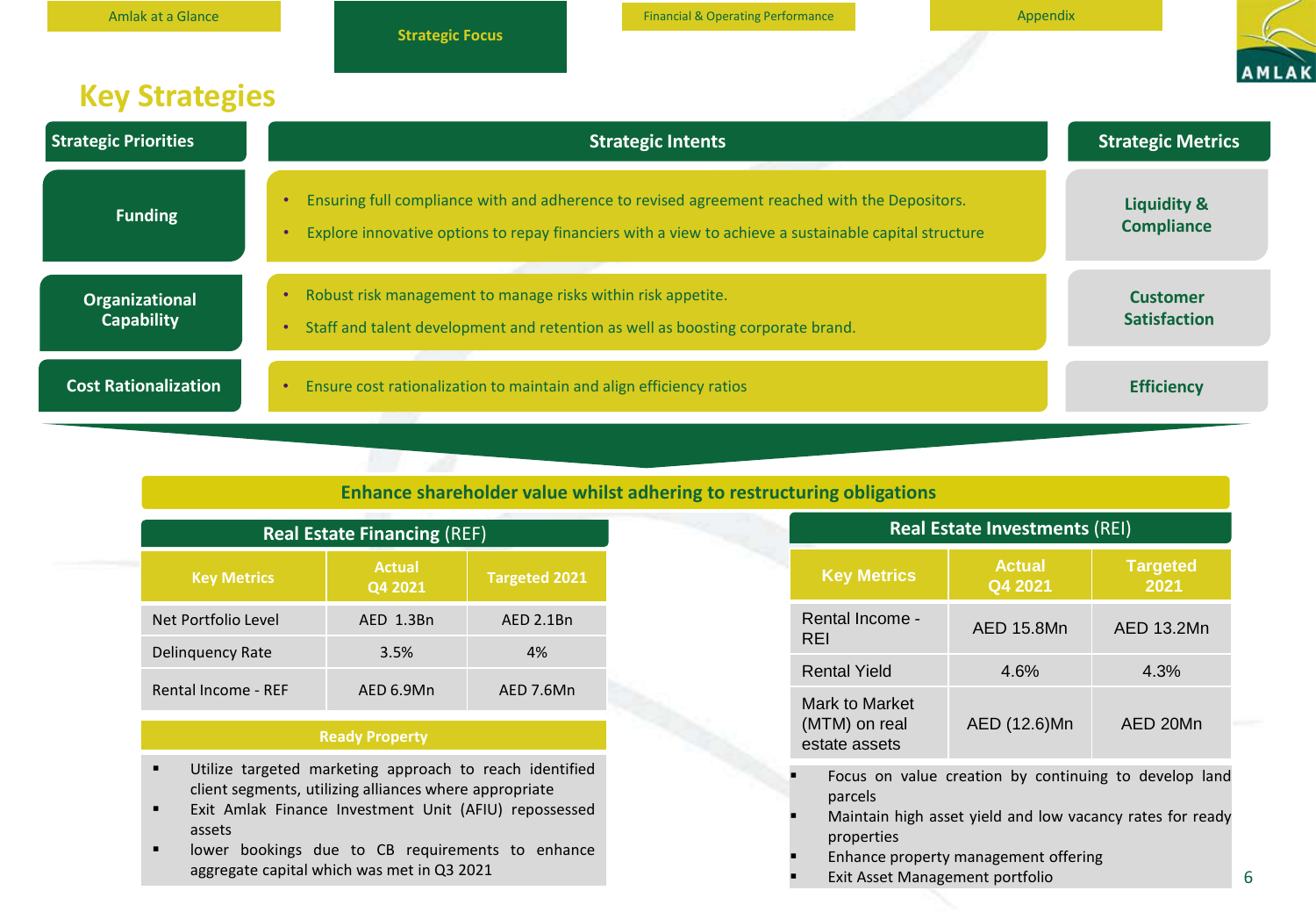

**AED in Mn**

## **Group Income Statement**

| <b>Particulars</b>                                             | Q4 2021 | Q4 2020 | Q4 2021 vs. Q4 2020 |             |                 |                 | Dec 2021 vs. Dec 2020 |             |
|----------------------------------------------------------------|---------|---------|---------------------|-------------|-----------------|-----------------|-----------------------|-------------|
|                                                                |         |         | Variance            | Change in % | <b>Dec 2021</b> | <b>Dec 2020</b> | <b>Variance</b>       | Change in % |
| Income from Financing and Investing assets                     | 39      | 40      | (1)                 | $-2%$       | 165             | 169             | (4)                   | $-2%$       |
| Rental income                                                  | 4       | 7       | (3)                 | $-37%$      | 23              | 42              | (19)                  | $-45%$      |
| Fair value gain / (loss) on investment properties              | 4       | (135)   | 139                 | $-103%$     | (13)            | (463)           | 450                   | -97%        |
| Loss on sale of investment properties                          |         | (50)    | 51                  | $-102%$     | 1               | (84)            | 85                    | $-101%$     |
| Other Income                                                   |         | 144     | (143)               | -99%        | 1,091           | 265             | 826                   | 312%        |
| <b>Total Income</b>                                            | 50      | 6       | 44                  | 726%        | 1,267           | (71)            | 1,338                 | $-1885%$    |
| Reversal of impairments / (impairments)                        | (9)     | (106)   | 97                  | $-92%$      | 146             | (266)           | 412                   | $-155%$     |
| Amortization of initial fair value gain on investment deposits | (16)    | (43)    | 27                  | $-64%$      | (141)           | 90              | (231)                 | $-257%$     |
| <b>Operating Expenses</b>                                      | (34)    | (36)    | 2                   | -6%         | (144)           | (111)           | (33)                  | 30%         |
| Share of results of an associate                               | 5       | 4       |                     | 23%         | 19              | 20              | (1)                   | -5%         |
| <b>Profit Before Distribution to financiers / investors</b>    | (4)     | (175)   | 171                 | $-98%$      | 1,147           | (338)           | 1,485                 | -439%       |
| Distribution to financiers / investors                         | (20)    | (23)    | 3                   | $-14%$      | (87)            | (99)            | 12                    | $-12%$      |
| Profit / (Loss) for the year                                   | (24)    | (198)   | 174                 | $-88%$      | 1,060           | (437)           | 1,497                 | $-343%$     |

*Dec stands for 12 months of the year (i.e. 12 months from Jan to Dec) .Q4 stands for the fourth quarter of the year only (i.e. 3 months Oct to Dec)*

| Profit / (Loss) for the period             | <b>Highlights</b>                                                                                                                                                                                                       |
|--------------------------------------------|-------------------------------------------------------------------------------------------------------------------------------------------------------------------------------------------------------------------------|
| <b>Dec 2021</b><br>060,                    | Amlak's income for the year 2021 increased by 215% to AED 1,298 million as compared to AED 412 million during<br>last year excluding fair value losses on investment properties                                         |
| <b>Dec 2020</b><br>-438                    | • Revenues from financing business activities for the year 2021 are marginally lower by 2% as compared to 2020 and                                                                                                      |
| $-320$<br><b>Dec 2019</b>                  | stand at AED 165 million in 2021 (FY20: AED 169 million)                                                                                                                                                                |
|                                            | Amlak reported a net profit of AED 1.06 billion for the year ended 31 December 2021 as compared to net loss of<br>AED 438 million for the year ended 31 December 2020                                                   |
| $-24$<br>Q4 2021                           |                                                                                                                                                                                                                         |
| Q4 2020<br>$-199$                          | • Amlak's operating costs in 2021 increased by 30% to AED 144 million as compared to previous year (FY20: AED 111<br>million) due to recording of acquisition cost of newly acquired plots in settlement of arbitration |
| $-279$<br>Q4 2019                          | • The company also recorded an amortisation cost of AED 141 million in 2021 compared to AED 90 million reversal in<br>2020 due to restructuring.                                                                        |
| -500<br>1,500<br>$-1.000$<br>500<br>000. ا |                                                                                                                                                                                                                         |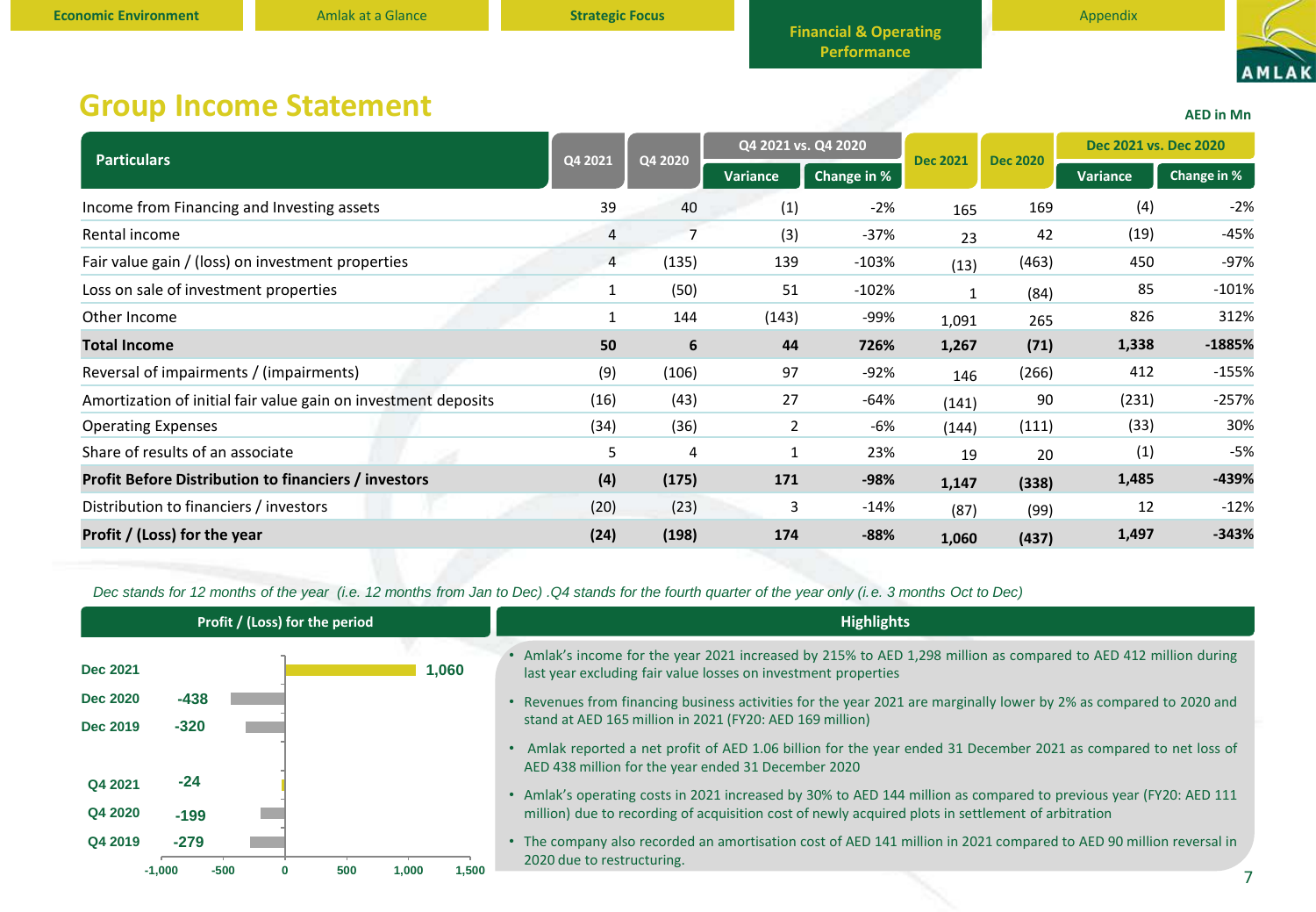

**AED in Mn**

### **Group Balance Sheet**

| <b>Particulars</b>                              |                | <b>YE 2020</b> | <b>YE 2021 vs. YE 2020</b> |             |  |
|-------------------------------------------------|----------------|----------------|----------------------------|-------------|--|
|                                                 | <b>YE 2021</b> |                | Variance                   | Change in % |  |
| Cash and Balances with Banks                    | 189            | 189            | $\overline{\phantom{a}}$   |             |  |
| <b>Islamic Financing and Investing Assets</b>   | 2,052          | 2,262          | (210)                      | $-9%$       |  |
| Real Estate Investments                         | 1,559          | 1,252          | 307                        | 25%         |  |
| Corporate Investments                           | 221            | 215            | 6                          | 3%          |  |
| <b>Other Assets</b>                             | 60             | 73             | (13)                       | $-18%$      |  |
| <b>Total Assets</b>                             | 4,081          | 3,991          | 90                         | 2%          |  |
| Investment Deposits and Other Islamic Financing | 2,769          | 3,633          | (864)                      | $-24%$      |  |
| <b>Other Liabilities</b>                        | 129            | 113            | 16                         | 14%         |  |
| Equity                                          | 1,183          | 245            | 938                        | 383%        |  |
| <b>Total Equity &amp; Liabilities</b>           | 4,081          | 3,991          | 90                         | 2%          |  |
|                                                 |                |                |                            |             |  |

**Highlights**

• Total assets of Amlak stand at AED 4.08 billion FY 2021 (2020: AED 3.99 billion) and total liabilities at AED 2.77 billion (2020: AED 3.6 billion)

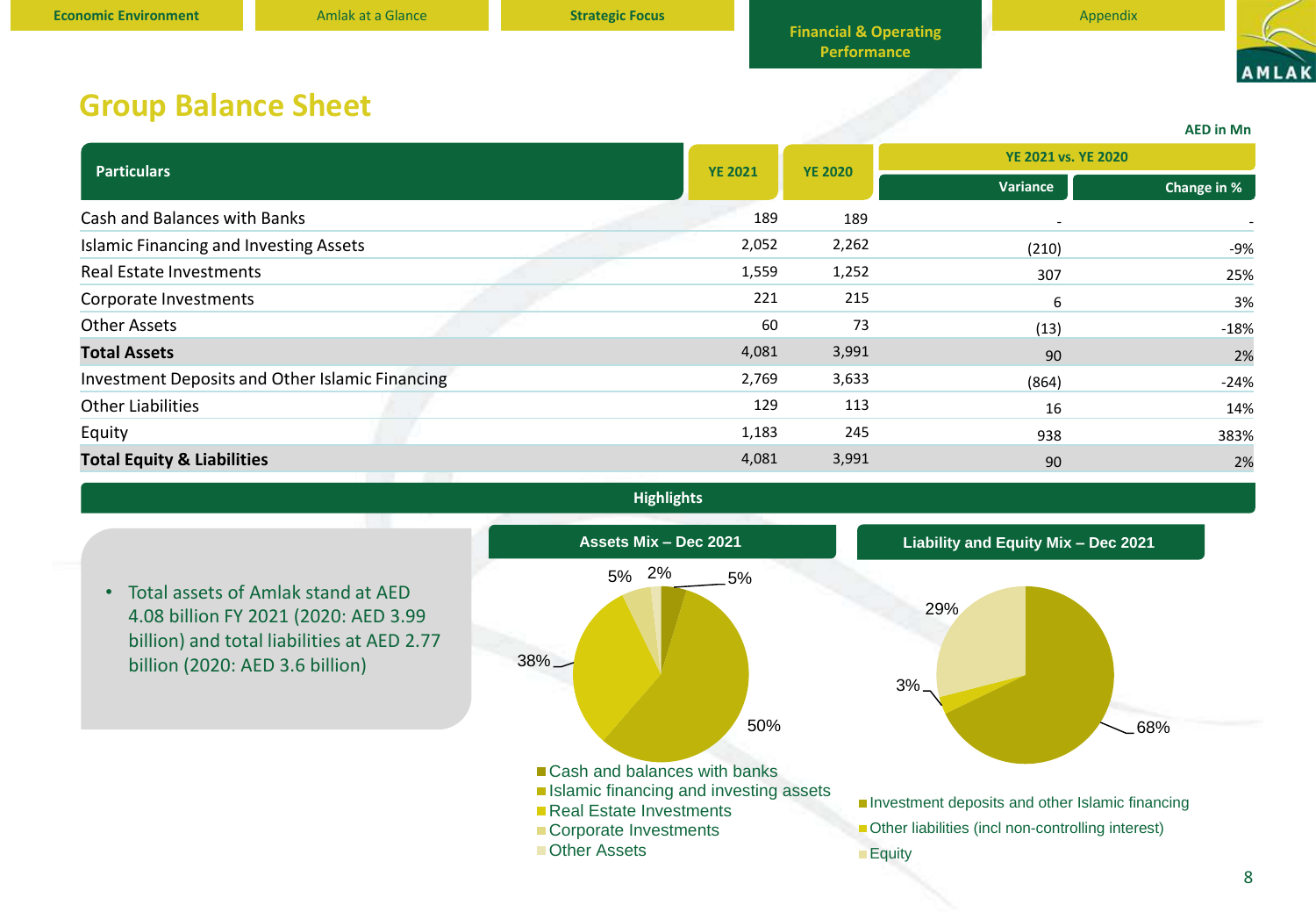